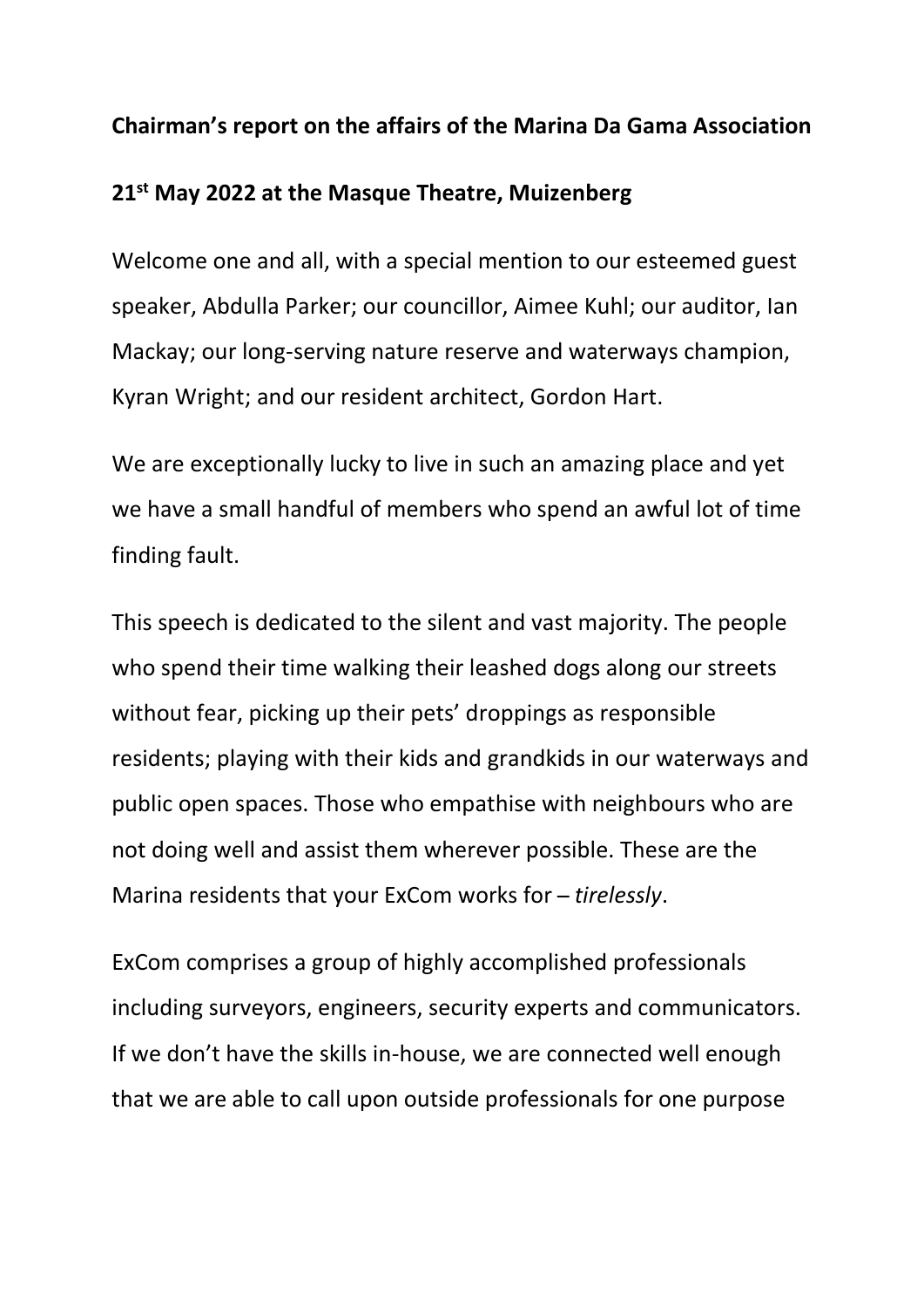and one purpose alone: to make the Marina a better place today than it was yesterday.

Some downsides are here to stay – even with the best will in the world. Every year, we will have algae blooms, pond weed growth, sewerage leaks, and one or two breakdowns of the Kingfisher – old or new – just as we have had for the last five decades. Undoubtedly, we will continue to encounter these problems in a man-made water body with all the complications that come with it.

So, what do we do about them?

As your ExCom, we are fully engaged with people at the highest levels in the City of Cape Town – as borne out by Mr Parker's presence here tonight. The City is re-purposing its direction with waterways being the top priority, and we quietly take pride that our efforts may be a small part of the reason for this.

Here are some of the other actions we have taken to further professionalise our office and ensure that the MDGA's financial affairs run on a sound and secure basis.

• We appointed a professional bookkeeper who reconciles receipts and subscription accounts, mails all MDGA statements, inputs data into Pastel and produces monthly financials within a week of month-end. These financials are then published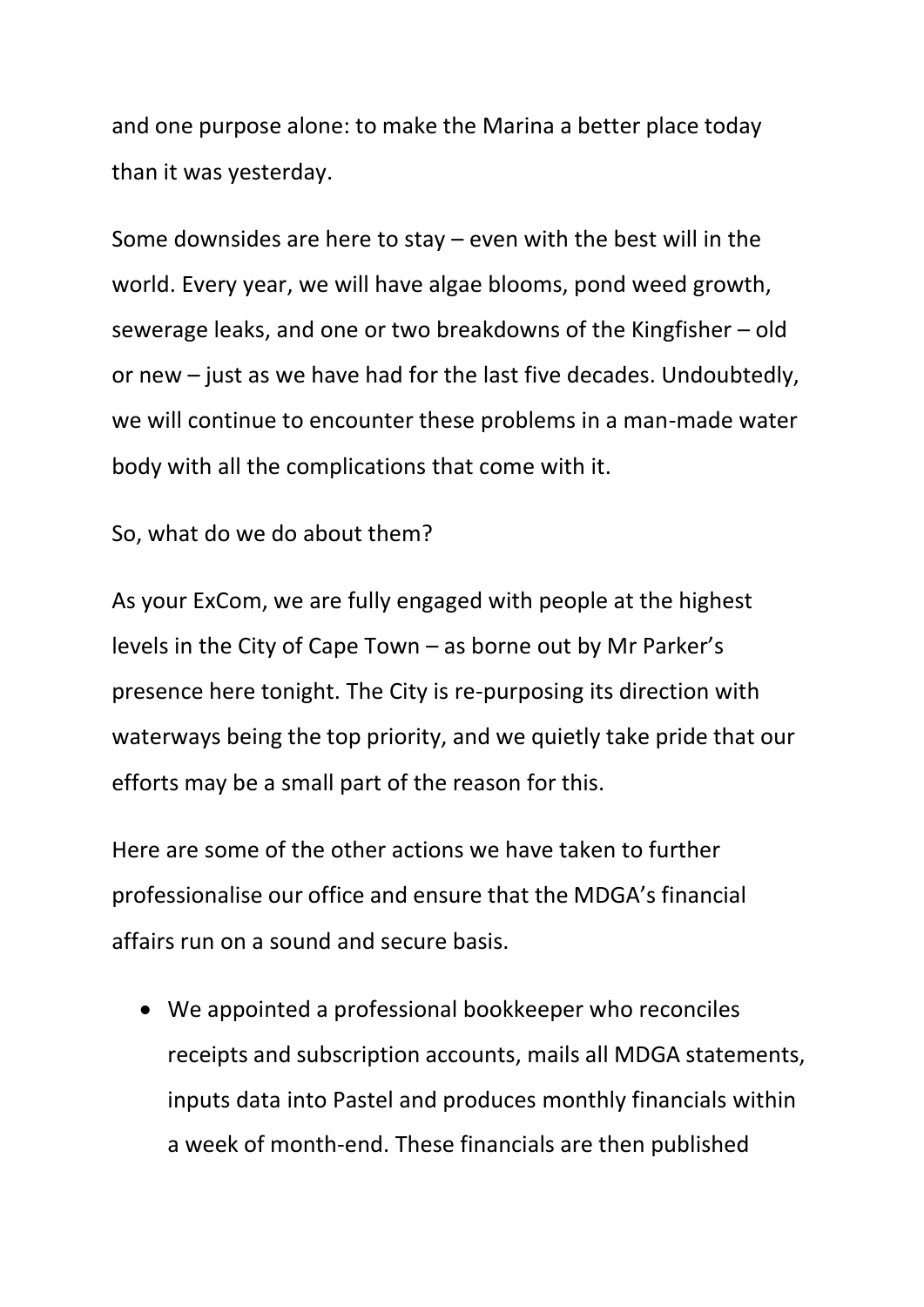through our various communication channels. We also made this appointment to help relieve Marcia of her very heavy workload.

- We upgraded to the latest version of Pastel to access automated bank reconciliations, among labour-saving features. And to eliminate disruption in the office, we bought a UPS to ensure we remain connected to the internet during loadshedding.
- We appointed a payroll management company that charges a nominal fee to pay PAYE/UIF while maintaining a leave register and issuing monthly payslips – a legal obligation.
- We have taken the position of Public Officer for SARS away from the non-ExCom member and brought it in-house. We are currently appointing Marcia as our Public Officer.
- We now email and hand-deliver subscription statements monthly, so no members can claim ignorance of their respective status.
- ExCom meets every month with our debt collectors to follow up on collections and plan for action in the upcoming period. A massive ongoing improvement in debt collecting ensured we recovered R339,000 in 2021-22.
- We have improved camera monitoring by changing from iTrak to Navic, the best-connected service provider in the Southern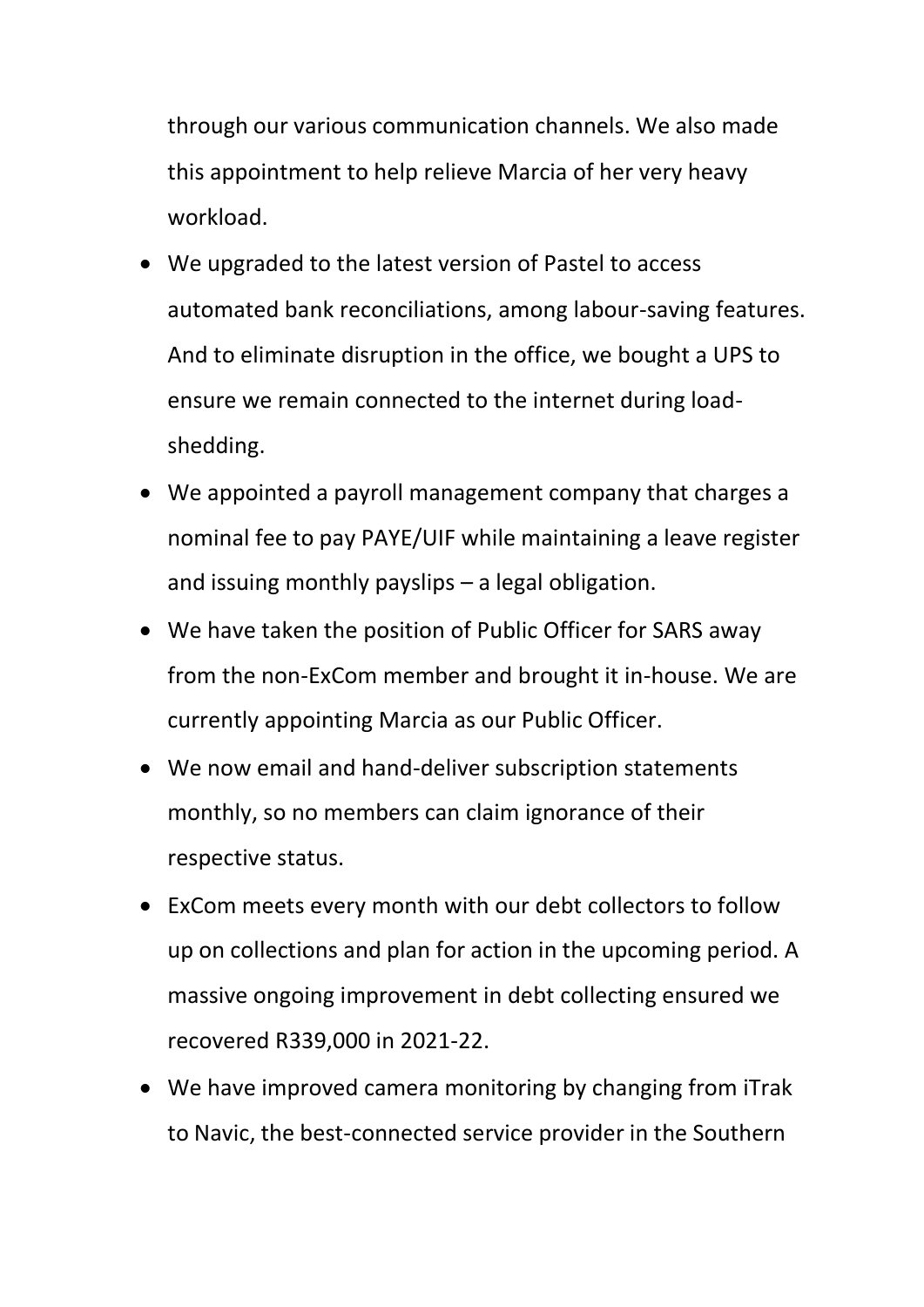Peninsula. We have completed the installation of cameras protecting the road reserve north of the Uitsig wall and the canal coming into the Marina at Uitsig. We have installed two cameras at Battleridge and cleared the bush along the Battleridge wall, giving us excellent line of sight and security access, if needed. All these cameras have 24-hour monitoring and armed response.

- ExCom members meet with the SAPS Station Commander every six weeks, which has been a bit problematic over the last few months; and with the Marina's island security teams every two months or more frequently, depending on circumstances.
- We have appointed a six-member gardening company, whose owner has work permits, while complying with the AGM commitment to employ SA citizens whenever possible. Under the supervision of volunteer residents on each island, the Marina Gardeners have made massive improvements to our public open spaces.
- We have ramped up our contacts with senior managers and politicians at the City of Cape Town. We hosted a delegation of 11 managers and a councillor for an onsite inspection of our waterways, the Kingfisher and at least one pump station.
- We have three representatives on ZPAAC, where we maintain a strong and constructive presence, especially with local councillors, City officials and Kyran Wright.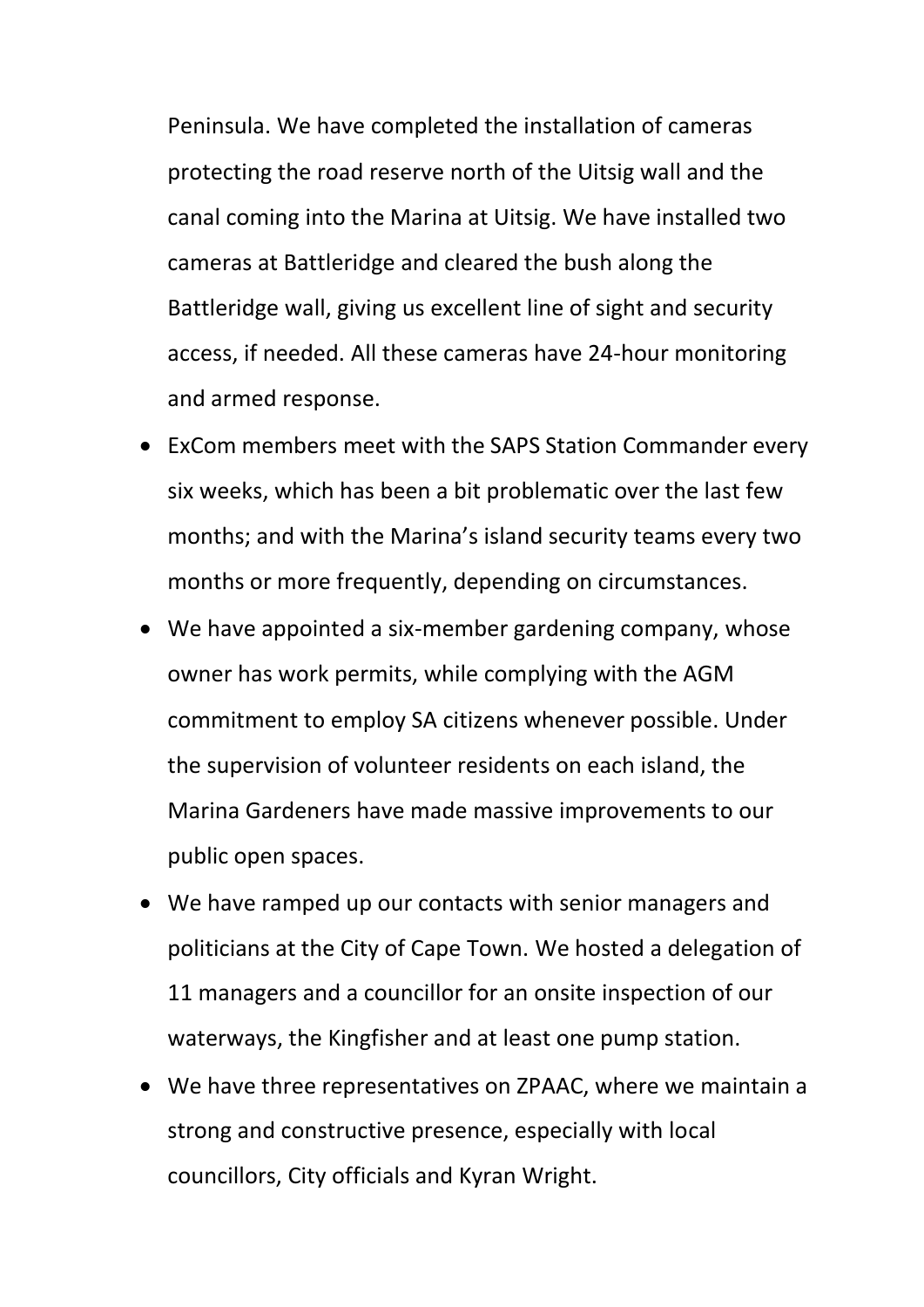• We are active in the Vrygrond community and meet regularly with community representatives to discuss local issues as well as the proposed Vrygrond low-cost housing plan.

## **Communications**

• We understand that the world's rapid acceleration into the age of digital communications is irreversible. The MDGA could not sit idly by and allow this significant opportunity to pass us by. Accordingly, we have leapt into the digital communication space and fully embraced the challenge and opportunities it brings. Here, we owe Patrick McKenna a great debt of gratitude for his tireless efforts and focus on professionalising our communication function, expanding our communication footprint and raising the frequency of the updates we send to members. We also have a highly professional website that holds all our historical memories as well as all monthly financials and ExCom reports and minutes. Meanwhile, the open rate for our email newsletter is around 40-50% versus an average for email newsletters of between 25-30%. We distribute around 1,543 copies of the email newsletter at least twice a month, often more frequently. Yes, our communications do miss a few members who are still not online. But we have made a commitment to hand-deliver printed communications and updates whenever requested.